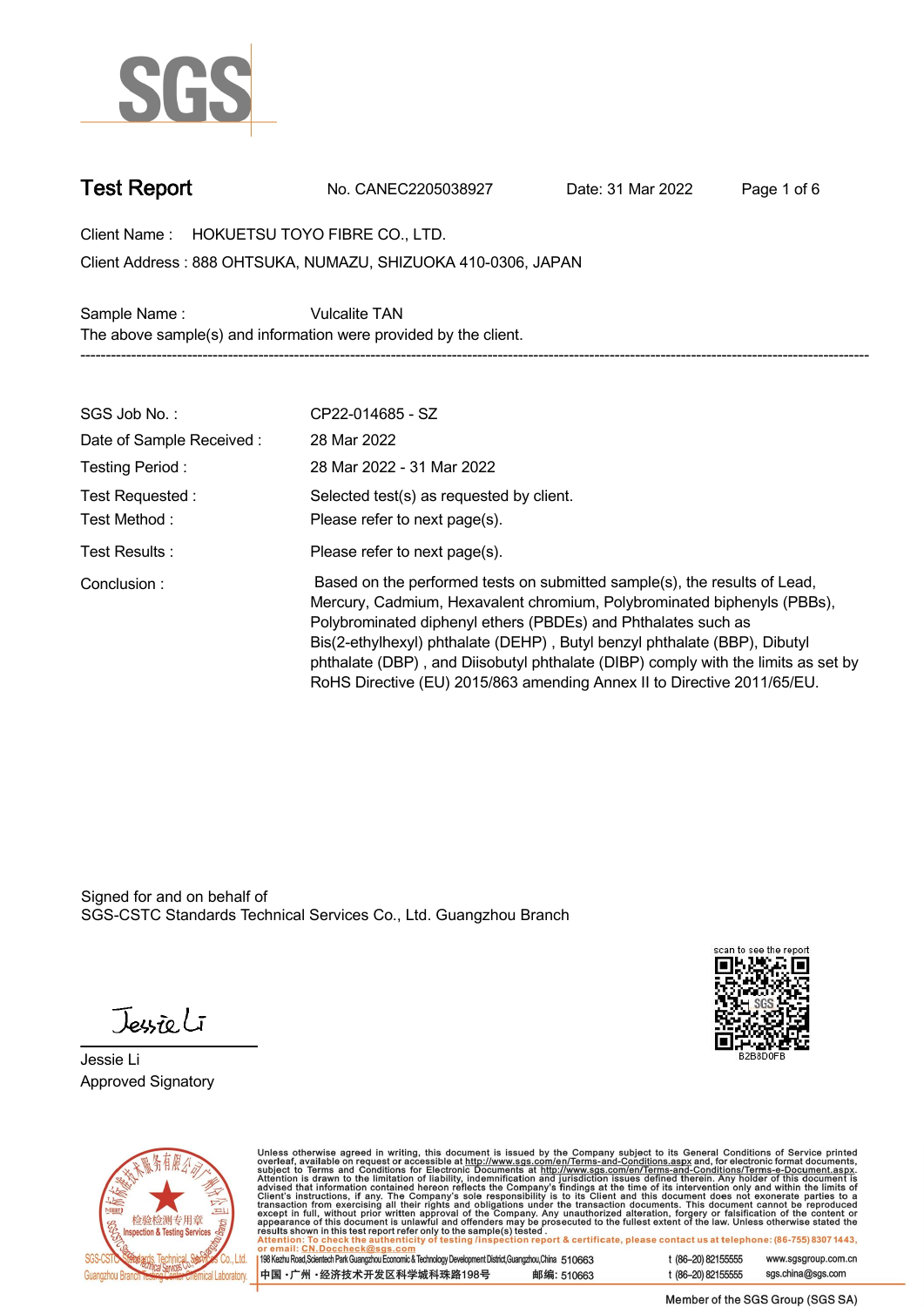

**Test Report. No. CANEC2205038927 . Date: 31 Mar 2022 . Page 2 of 6.**

**Test Results :.**

**Test Part Description : .**

| Specimen No.    | <b>SGS Sample ID</b> | Description                |
|-----------------|----------------------|----------------------------|
| SN <sub>1</sub> | CAN22-050389.027     | Light Brown material sheet |

**Remarks :.(1) 1 mg/kg = 1 ppm = 0.0001% .**

**(2) MDL = Method Detection Limit .**

**(3) ND = Not Detected ( < MDL ) .**

**(4) "-" = Not Regulated .**

## **RoHS Directive (EU) 2015/863 amending Annex II to Directive 2011/65/EU.**

**Test Method :. With reference to IEC 62321-4:2013+A1:2017, IEC 62321-5:2013, IEC 62321-7-2:2017 , IEC 62321-6:2015 and IEC 62321-8:2017, analyzed by ICP-OES , UV-Vis and GC-MS . .**

| Test Item(s)               | Limit                    | <u>Unit</u> | <b>MDL</b>               | <u>027</u> |
|----------------------------|--------------------------|-------------|--------------------------|------------|
| Cadmium (Cd)               | 100                      | mg/kg       | $\overline{2}$           | <b>ND</b>  |
| Lead (Pb)                  | 1,000                    | mg/kg       | $\overline{2}$           | <b>ND</b>  |
| Mercury (Hg)               | 1,000                    | mg/kg       | $\overline{2}$           | <b>ND</b>  |
| Hexavalent Chromium (CrVI) | 1,000                    | mg/kg       | 8                        | <b>ND</b>  |
| Sum of PBBs                | 1,000                    | mg/kg       | $\overline{\phantom{0}}$ | <b>ND</b>  |
| Monobromobiphenyl          |                          | mg/kg       | 5                        | <b>ND</b>  |
| Dibromobiphenyl            | $\overline{\phantom{0}}$ | mg/kg       | 5                        | <b>ND</b>  |
| Tribromobiphenyl           | $\overline{\phantom{a}}$ | mg/kg       | 5                        | <b>ND</b>  |
| Tetrabromobiphenyl         |                          | mg/kg       | 5                        | <b>ND</b>  |
| Pentabromobiphenyl         | -                        | mg/kg       | 5                        | <b>ND</b>  |
| Hexabromobiphenyl          |                          | mg/kg       | 5                        | <b>ND</b>  |
| Heptabromobiphenyl         |                          | mg/kg       | 5                        | <b>ND</b>  |
| Octabromobiphenyl          | -                        | mg/kg       | 5                        | <b>ND</b>  |
| Nonabromobiphenyl          |                          | mg/kg       | 5                        | <b>ND</b>  |
| Decabromobiphenyl          |                          | mg/kg       | 5                        | <b>ND</b>  |
| Sum of PBDEs               | 1,000                    | mg/kg       | $\overline{\phantom{a}}$ | <b>ND</b>  |
| Monobromodiphenyl ether    |                          | mg/kg       | 5                        | <b>ND</b>  |
| Dibromodiphenyl ether      |                          | mg/kg       | 5                        | <b>ND</b>  |
| Tribromodiphenyl ether     | -                        | mg/kg       | 5                        | <b>ND</b>  |
| Tetrabromodiphenyl ether   |                          | mg/kg       | 5                        | <b>ND</b>  |
| Pentabromodiphenyl ether   |                          | mg/kg       | 5                        | <b>ND</b>  |



Unless otherwise agreed in writing, this document is issued by the Company subject to its General Conditions of Service printed overleaf, available on request or accessible at http://www.sgs.com/en/Terms-and-Conditions.as

| or email: CN.Doccheck@sgs.com                                                                                |            |                    |                     |
|--------------------------------------------------------------------------------------------------------------|------------|--------------------|---------------------|
| 198 Kezhu Road, Scientech Park Guangzhou Economic & Technology Development District, Guangzhou, China 510663 |            | t (86-20) 82155555 | www.sgsgroup.com.cl |
| ┃中国 •广州 •经济技术开发区科学城科珠路198号 ↓                                                                                 | 邮编: 510663 | t (86-20) 82155555 | sgs.china@sgs.com   |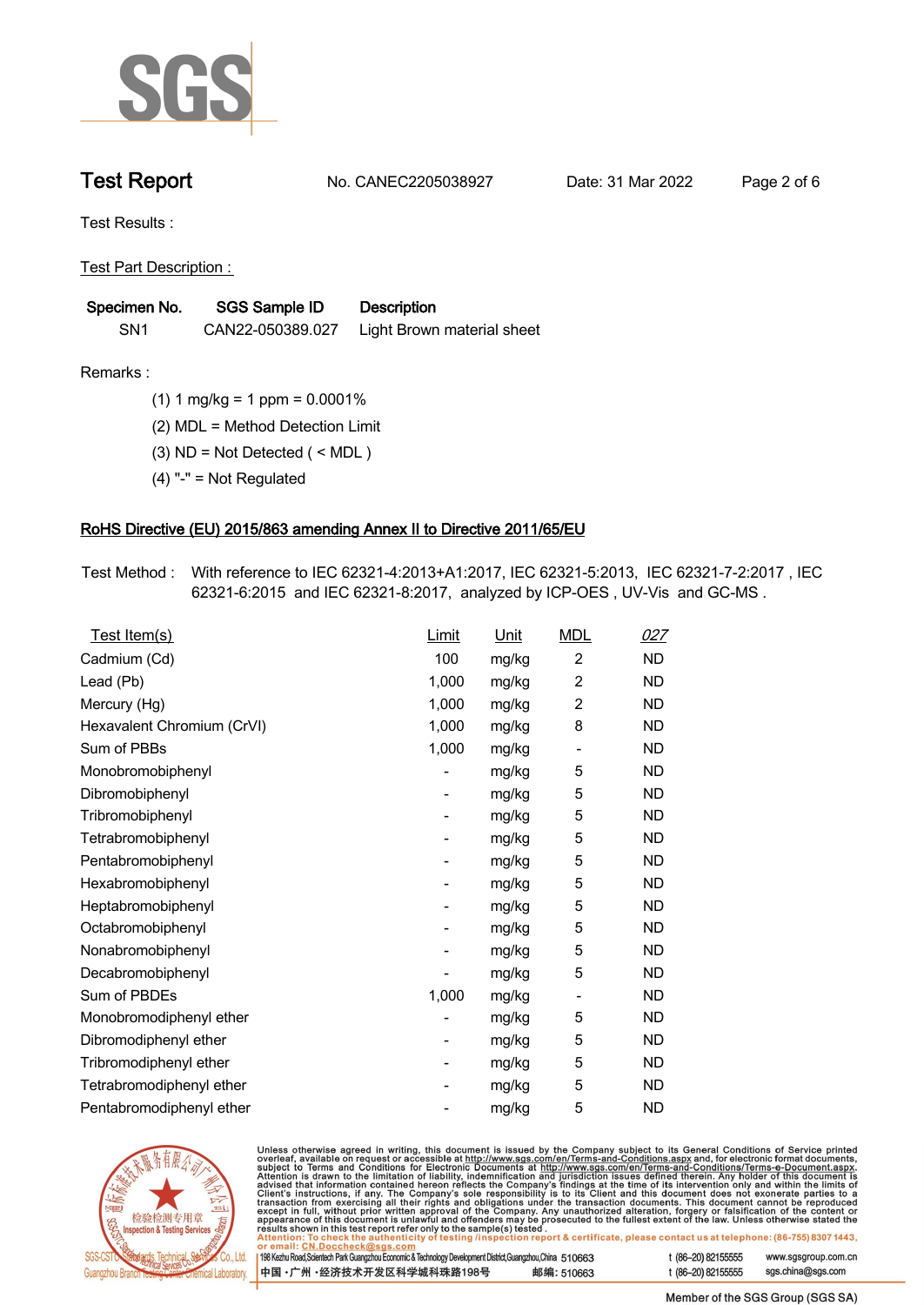

| <b>Test Report</b>                  | No. CANEC2205038927 |             |            | Date: 31 Mar 2022 | Page 3 of 6 |
|-------------------------------------|---------------------|-------------|------------|-------------------|-------------|
| Test Item(s)                        | Limit               | <u>Unit</u> | <b>MDL</b> | 027               |             |
| Hexabromodiphenyl ether             | -                   | mg/kg       | 5          | <b>ND</b>         |             |
| Heptabromodiphenyl ether            | Ξ.                  | mg/kg       | 5          | <b>ND</b>         |             |
| Octabromodiphenyl ether             | ٠                   | mg/kg       | 5          | <b>ND</b>         |             |
| Nonabromodiphenyl ether             | -                   | mg/kg       | 5          | <b>ND</b>         |             |
| Decabromodiphenyl ether             | ۰                   | mg/kg       | 5          | <b>ND</b>         |             |
| Dibutyl phthalate (DBP)             | 1,000               | mg/kg       | 50         | ND                |             |
| Butyl benzyl phthalate (BBP)        | 1.000               | mg/kg       | 50         | <b>ND</b>         |             |
| Bis (2-ethylhexyl) phthalate (DEHP) | 1,000               | mg/kg       | 50         | <b>ND</b>         |             |
| Diisobutyl Phthalates (DIBP)        | 1.000               | mg/kg       | 50         | <b>ND</b>         |             |

### **Notes :.**

**(1) The maximum permissible limit is quoted from RoHS Directive (EU) 2015/863.**

**(2) IEC 62321 series is equivalent to EN 62321 series**

**https://www.cenelec.eu/dyn/www/f?p=104:30:1742232870351101::::FSP\_ORG\_ID,FSP\_LANG\_ID:12586 37,25**

**(3) The restriction of DEHP, BBP, DBP and DIBP shall apply to medical devices, including in vitro medical devices, and monitoring and control instruments, including industrial monitoring and control instruments, from 22 July 2021..**



Unless otherwise agreed in writing, this document is issued by the Company subject to its General Conditions of Service printed<br>overleaf, available on request or accessible at http://www.sgs.com/en/Terms-and-Conditions.as

| 198 Kezhu Road,Scientech Park Guangzhou Economic & Technology Development District,Guangzhou,China 510663 |            |
|-----------------------------------------------------------------------------------------------------------|------------|
| 中国 •广州 •经济技术开发区科学城科珠路198号 »                                                                               | 邮编: 510663 |

www.sgsgroup.com.cn

t (86-20) 82155555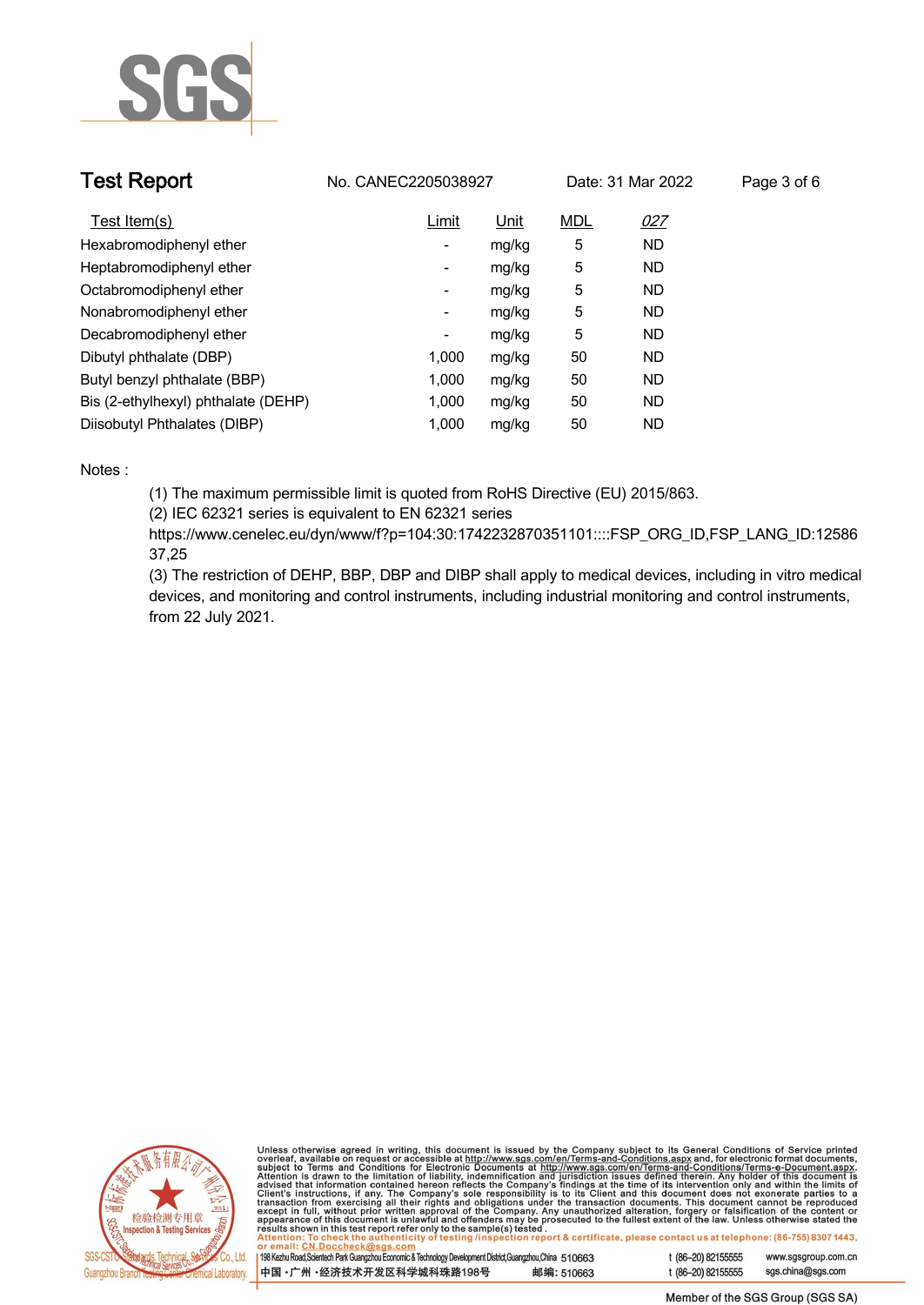

**Test Report. No. CANEC2205038927 . Date: 31 Mar 2022 . Page 4 of 6.**

## **ATTACHMENTS Pb/Cd/Hg/Cr6+/PBBs/PBDEs Testing Flow Chart**

**1) These samples were dissolved totally by pre -conditioning method according to below flow chart. (Cr6+ and PBBs/PBDEs test method excluded ).**





Unless otherwise agreed in writing, this document is issued by the Company subject to its General Conditions of Service printed<br>overleaf, available on request or accessible at <u>http://www.sgs.com/en/Terms-and-Conditions.a</u>

| 198 Kezhu Road,Scientech Park Guangzhou Economic & Technology Development District,Guangzhou,China   510663 |            |
|-------------------------------------------------------------------------------------------------------------|------------|
| 中国 •广州 •经济技术开发区科学城科珠路198号 ;                                                                                 | 邮编: 510663 |

t (86-20) 82155555 t (86-20) 82155555 sas.china@sas.com

www.sgsgroup.com.cn

Member of the SGS Group (SGS SA)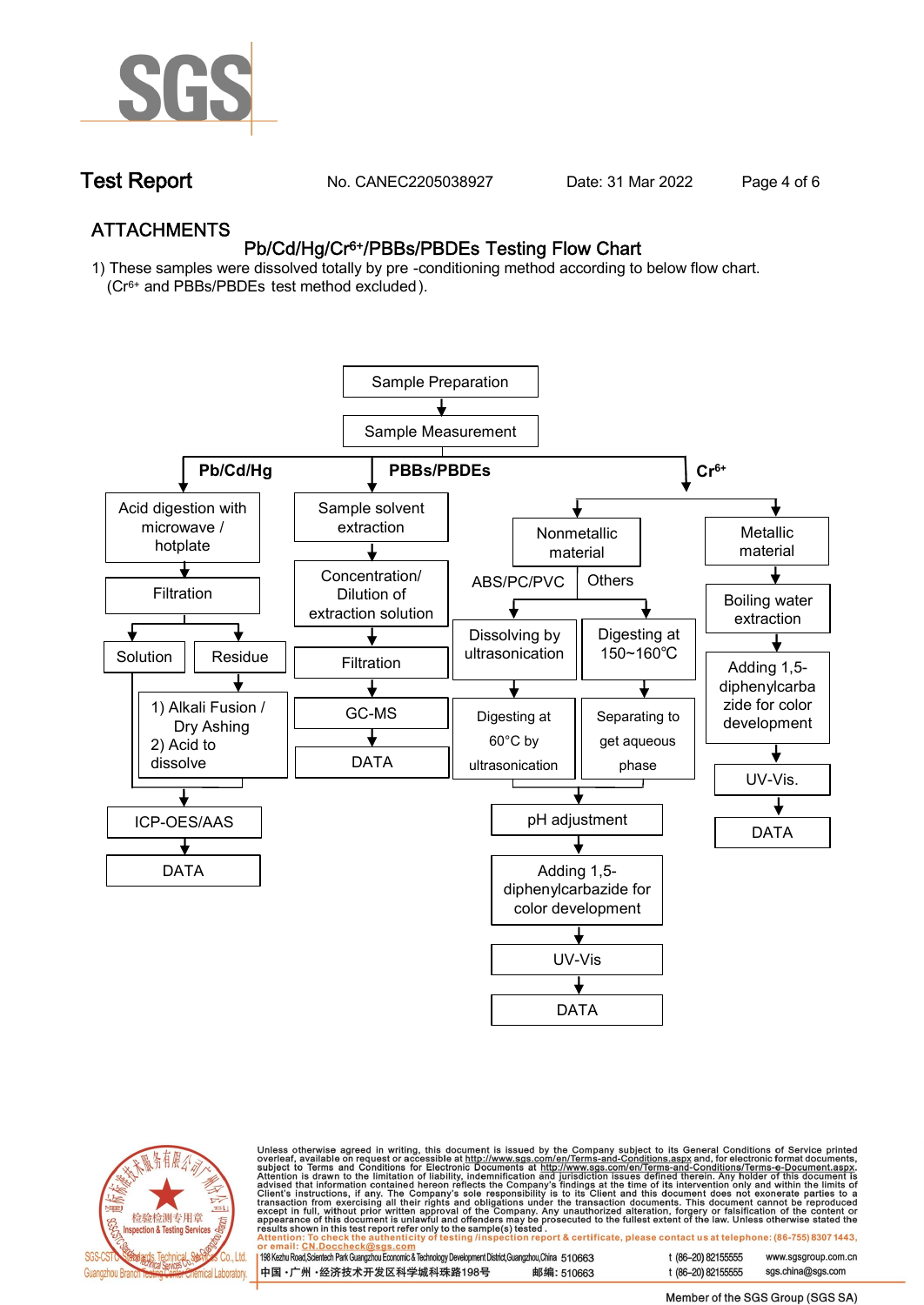

**Test Report. No. CANEC2205038927 . Date: 31 Mar 2022 . Page 5 of 6.**

# **ATTACHMENTS Phthalates Testing Flow Chart**





Unless otherwise agreed in writing, this document is issued by the Company subject to its General Conditions of Service printed overleaf, available on request or accessible at http://www.sgs.com/en/Terms-and-Conditions.as

| or email: CN.Doccheck@sus.com                                                                                |            |  |
|--------------------------------------------------------------------------------------------------------------|------------|--|
|                                                                                                              |            |  |
| 198 Kezhu Road, Scientech Park Guangzhou Economic & Technology Development District, Guangzhou, China 510663 |            |  |
|                                                                                                              |            |  |
| ┃中国 •广州 •经济技术开发区科学城科珠路198号 ↓                                                                                 | 邮编: 510663 |  |
|                                                                                                              |            |  |

t (86-20) 82155555 www.sgsgroup.com.cn t (86-20) 82155555 sgs.china@sgs.com